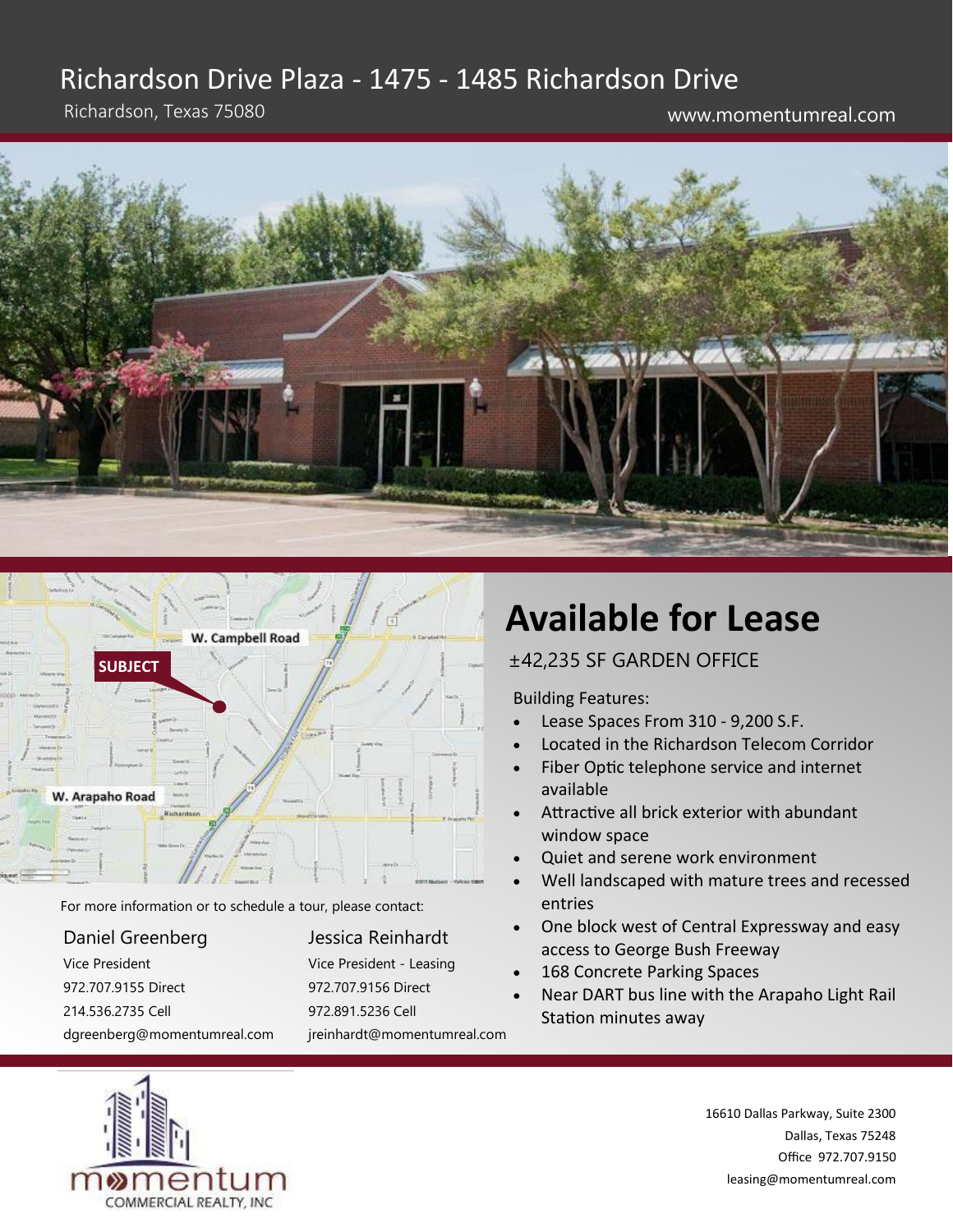# Richardson Drive Plaza - 1485 Richardson Drive

### Richardson, Texas 75080 **SUITE 135 - 1,254 S.F.**



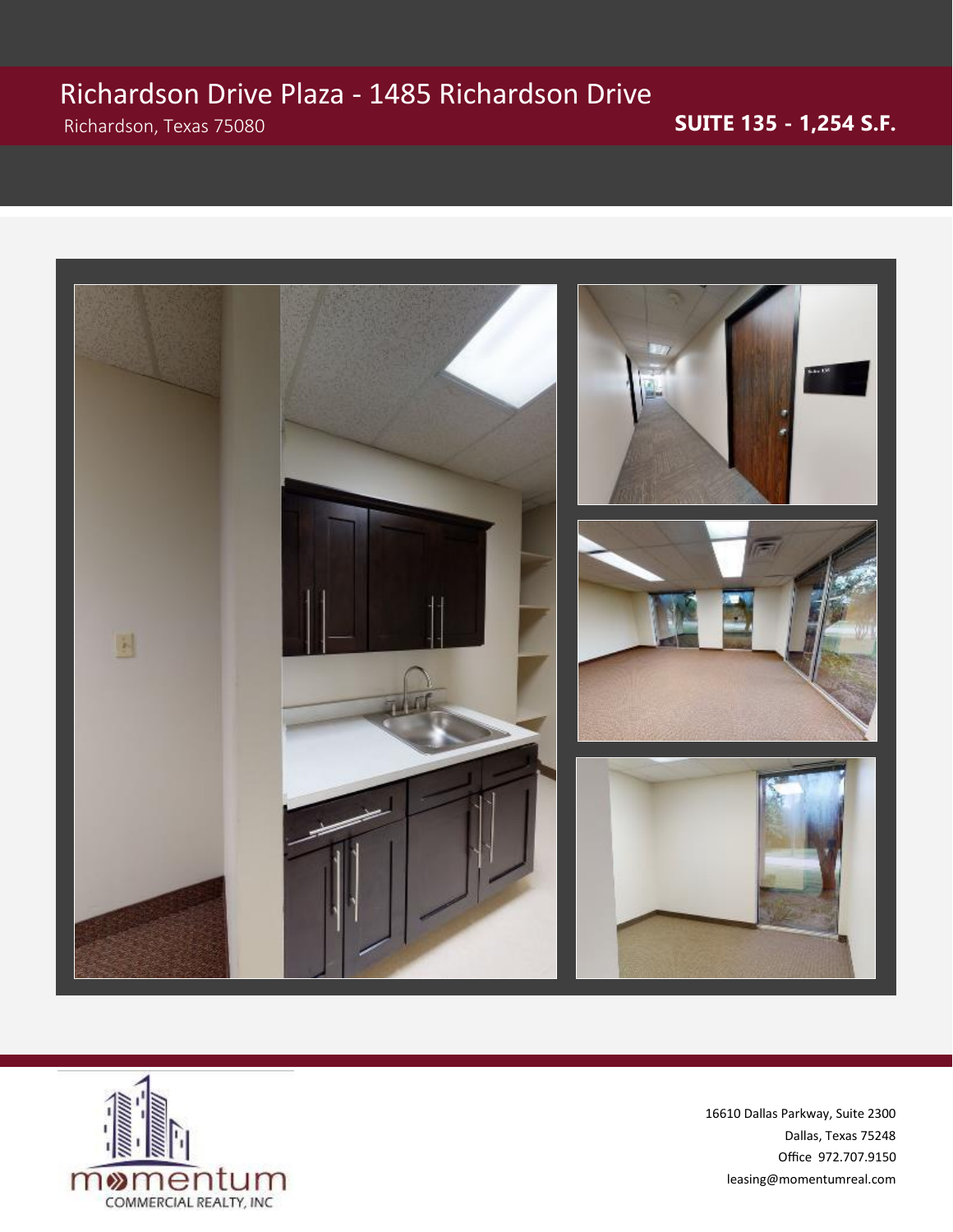# Richardson Drive Plaza - 1485 Richardson Drive<br>Richardson, Texas 75080

Richardson, Texas 75080 **SUITE 135 - 1,254 S.F.** 



FLOOR 1